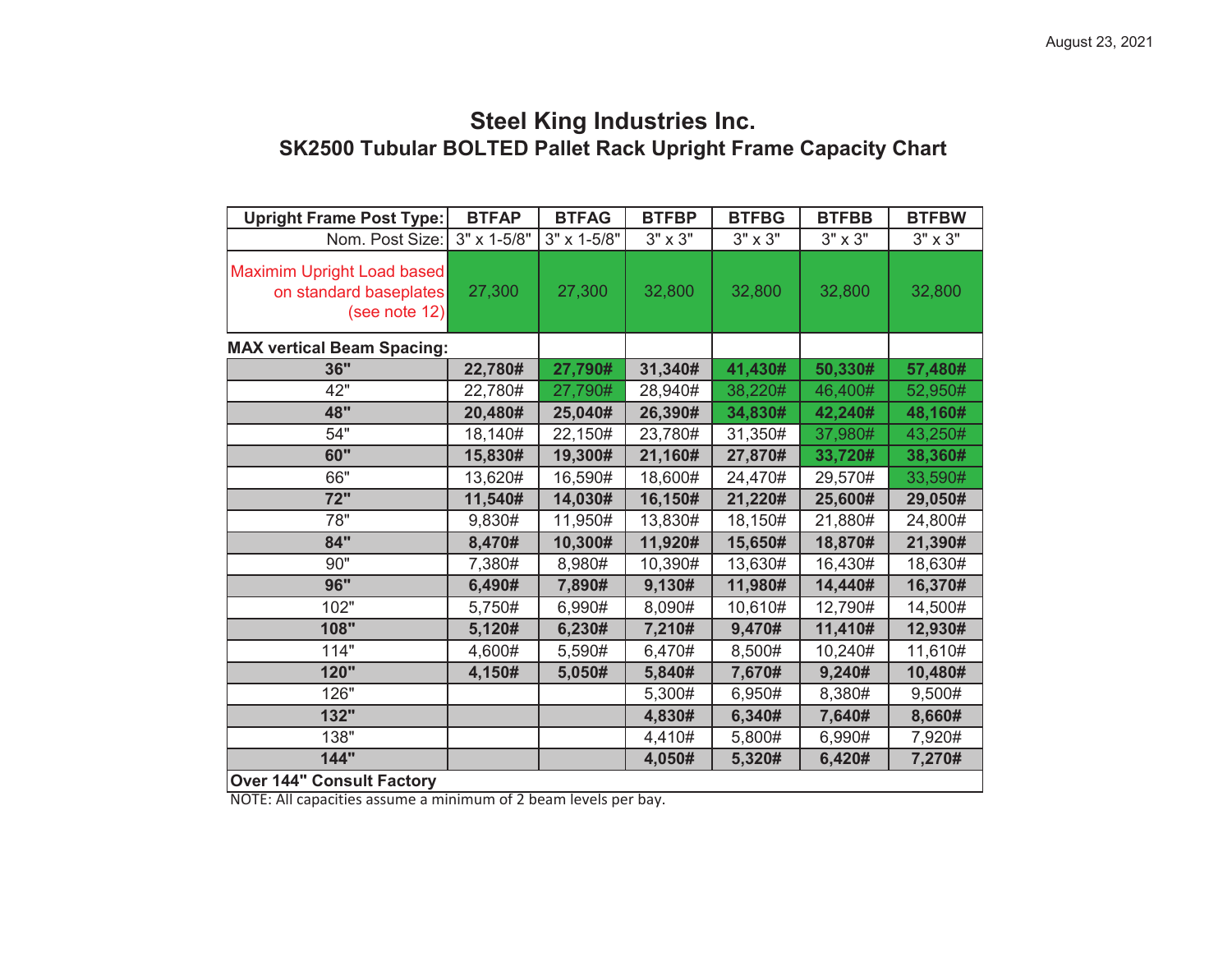

## **Steel King Beam Capacity Chart; Step Beams, SK2500 Bolted Rack Only.**

| <b>Beam Series:</b> | <b>Number of</b>   | <b>SBTUM300</b> | <b>SBTUM350</b> | SBTUM400 | <b>SBTUM475</b> |
|---------------------|--------------------|-----------------|-----------------|----------|-----------------|
| <b>Beam Height:</b> | <b>Pallets per</b> | 3.1875"         | 3.6875"         | 4.1875"  | 4.8125"         |
| <b>Beam Length</b>  | shelf              | Capacity        | Capacity        | Capacity | Capacity        |
| 48"                 |                    | 6,000#          | 7,620#          | 9,460#   | 11,240#         |
| 54"                 |                    | 5,320#          | 6,760#          | 8,580#   | 10,140#         |
| 60"                 | $\mathbf 1$        | 4,800#          | 6,100#          | 7,540#   | 9,280#          |
| 66"                 | 1                  | 4,360#          | 5,540#          | 6,860#   | 8,560#          |
| 72"                 | $\mathbf 1$        | 4,000#          | 5,080#          | 6,280#   | 7,960#          |
| 78"                 | 1                  | 3,680#          | 4,680#          | 5,800#   | 7,440#          |
| 84"                 | 2 <sup>2</sup>     | 3,840#          | 4,900#          | 6,060#   | 7,700#          |
| 90"                 | $\overline{2}$     | 3,600#          | 4,560#          | 5,660#   | 7,180#          |
| 92"                 | 2 <sup>2</sup>     | 3,520#          | 4,460#          | 5,540#   | 7,020#          |
| 96"                 | $\overline{2}$     | 3,360#          | 4,280#          | 5,300#   | 6,740#          |
| 100"                | $\overline{2}$     | 3,240#          | 4,100#          | 5,100#   | 6,460#          |
| 102"                | $\overline{2}$     | 3,160#          | 4,020#          | 5,000#   | 6,340#          |
| 108"                | 2 <sup>2</sup>     | 3,000#          | 3,800#          | 4,720#   | 5,980#          |
| 114"                | $\overline{2}$     | 2,840#          | 3,600#          | 4,460#   | 5,660#          |
| 120"                | 2 <sup>2</sup>     | 2,700#          | 3,420#          | 4,240#   | 5,380#          |
| 126"                | $\overline{2}$     | 2,560#          | 3,260#          | 4,040#   | 5,120#          |
| 132"                | $\overline{3}$     | 2,440#          | 3,100#          | 3,840#   | 4,880#          |
| 138"                | 3                  | 2,320#          | 2,900#          | 3,560#   | 4,520#          |
| 144"                | $\mathbf{3}$       | 2,160#          | 2,700#          | 3,320#   | 4,220#          |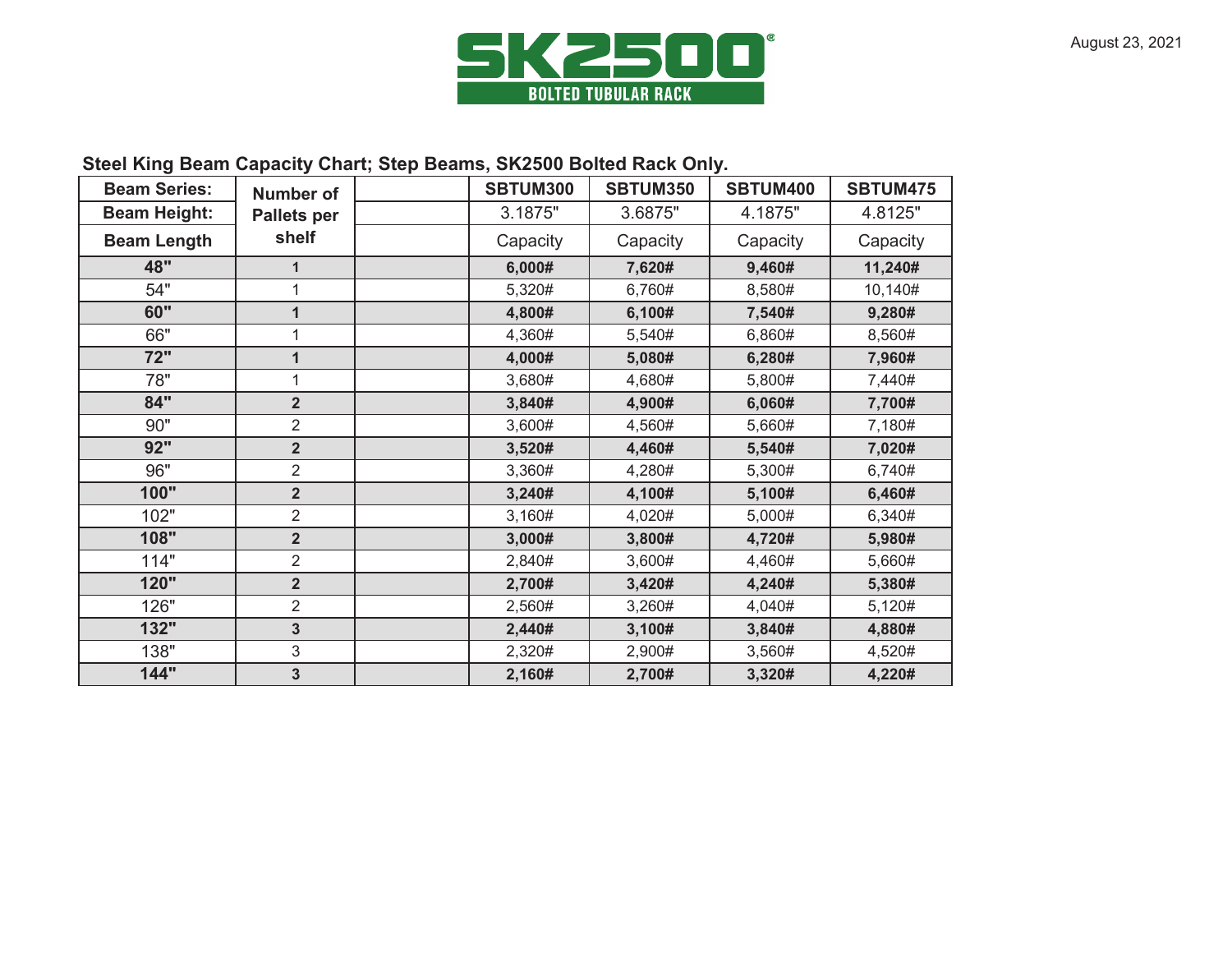

## **Steel King Beam Capacity Chart; Step Beams, SK2500 Bolted Rack Only**

| <b>Beam Series:</b> | <b>Number of</b>        |  | <b>SBTUM550</b> | SBTUM600 | <b>SBTUG600</b> | SBTUB600 |  |
|---------------------|-------------------------|--|-----------------|----------|-----------------|----------|--|
| <b>Beam Height:</b> | <b>Pallets per</b>      |  | 5.5625"         | 6.0625"  | 6.0625"         | 6.0625"  |  |
| <b>Beam Length</b>  | shelf                   |  | Capacity        | Capacity | Capacity        | Capacity |  |
| 48"                 | 1                       |  | 13,640#         | 15,000#  | 15,000#         | 15,000#  |  |
| 54"                 | 1                       |  | 12,280#         | 13,820#  | 15,000#         | 15,000#  |  |
| 60"                 | $\mathbf{1}$            |  | 11,180#         | 12,560#  | 15,000#         | 15,000#  |  |
| 66"                 | $\mathbf{1}$            |  | 10,280#         | 11,520#  | 15,000#         | 15,000#  |  |
| $\overline{72"}$    | $\mathbf{1}$            |  | 9,520#          | 10,660#  | 14,260#         | 15,000#  |  |
| 78"                 | $\mathbf{1}$            |  | 8,880#          | 9,940#   | 13,260#         | 15,000#  |  |
| 84"                 | $\overline{2}$          |  | 9,380#          | 10,480#  | 13,940#         | 15,000#  |  |
| 90"                 | $\overline{2}$          |  | 8,840#          | 9,860#   | 13,100#         | 15,000#  |  |
| 92"                 | $\overline{\mathbf{2}}$ |  | 8,680#          | 9,680#   | 12,840#         | 14,900#  |  |
| 96"                 | $\overline{2}$          |  | 8,380#          | 9,320#   | 12,380#         | 14,340#  |  |
| 100"                | $\overline{2}$          |  | 8,100#          | 9,000#   | 11,940#         | 13,820#  |  |
| 102"                | $\overline{2}$          |  | 7,960#          | 8,860#   | 11,720#         | 13,580#  |  |
| 108"                | $\overline{2}$          |  | 7,600#          | 8,420#   | 11,140#         | 12,900#  |  |
| 114"                | $\overline{2}$          |  | 7,260#          | 8,060#   | 10,640#         | 12,300#  |  |
| 120"                | $\overline{2}$          |  | 6,960#          | 7,700#   | 10,160#         | 11,740#  |  |
| 126"                | $\overline{2}$          |  | 6,680#          | 7,400#   | 9,740#          | 11,260#  |  |
| 132"                | 3                       |  | 6,420#          | 7,120#   | 9,360#          | 10,800#  |  |
| 138"                | 3                       |  | 5,940#          | 6,860#   | 9,000#          | 10,320#  |  |
| 144"                | $\overline{3}$          |  | 5,520#          | 6,540#   | 8,340#          | 9,540#   |  |
| 150"                | 3                       |  | 5,140#          | 6,080#   | 7,740#          | 8,860#   |  |
| <b>156"</b>         | $\overline{3}$          |  | 4,800#          | 5,660#   | 7,200#          | 8,240#   |  |
| 162"                | 3                       |  | 4,500#          | 5,300#   | 6,740#          | 7,680#   |  |
| <b>168"</b>         | 3                       |  | 4,220#          | 4,980#   | 6,300#          | 7,200#   |  |
| 174"                | $\overline{3}$          |  | 3,980#          | 4,680#   | 5,920#          | 6,760#   |  |
| <b>180"</b>         | $\overline{4}$          |  | 3,740#          | 4,400#   | 5,580#          | 6,340#   |  |
| 186"                | 4                       |  | 3,540#          | 4,160#   | 5,260#          | 5,980#   |  |
| 192"                | 4                       |  | 3,360#          | 3,940#   | 4,960#          | 5,660#   |  |